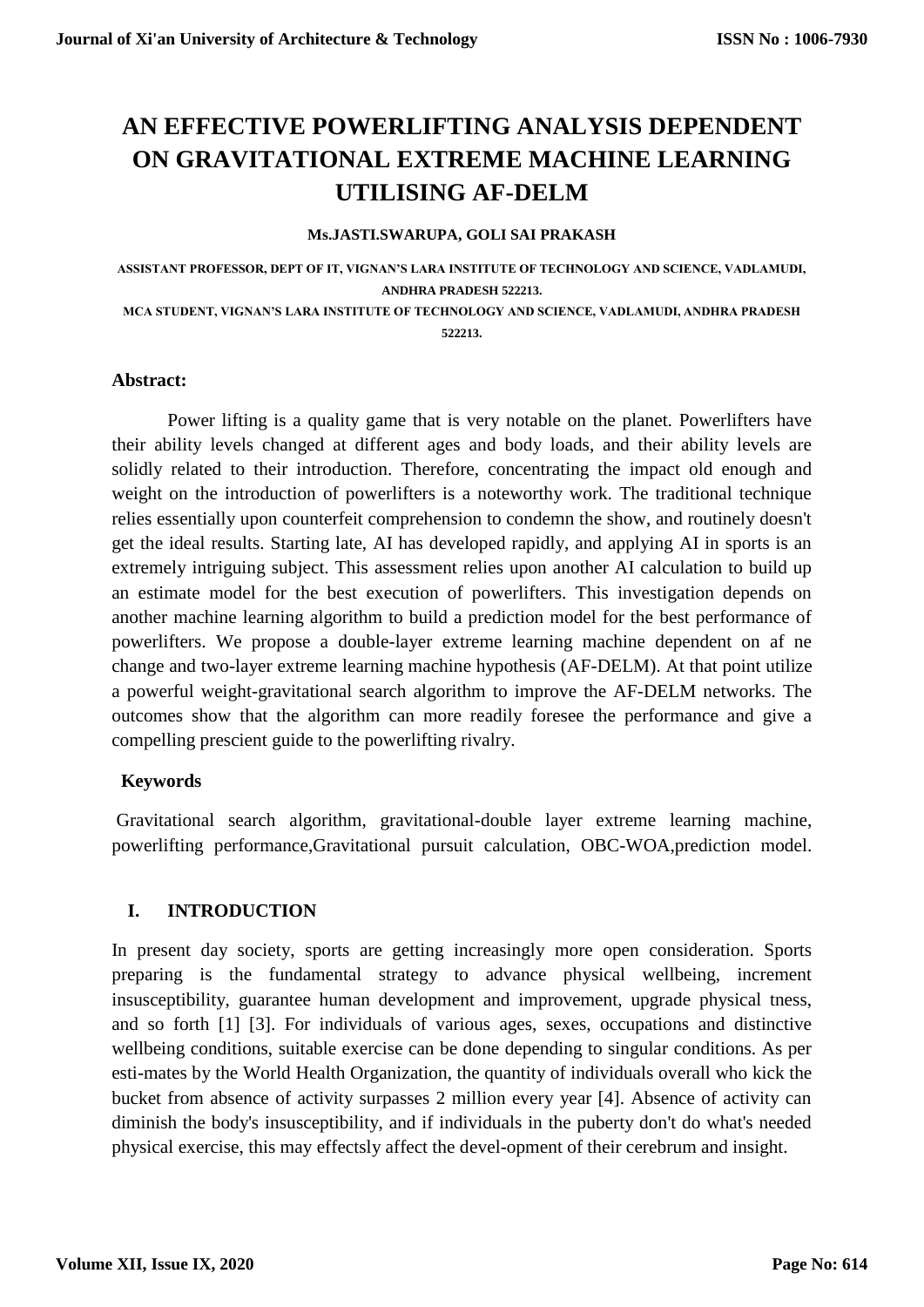In physical exercise, powerlifting is a since quite a while ago settled game, and it is basic among individuals. Powerlifting is to The partner editorial manager organizing the audit of this original copy and supporting it for distribution was Kemal Polat . lift the free weight over your head with two hands, and the heaviness of the raised hand weight is the reason for triumph. In sport compe-titions, the fundamental elements influencing powerlifters are age, body weight and mental state. Solberg et al. [5] utilized information from sev-eral a-list powerlifting rivalries from 1998-2017 to evaluate the best performance of powerlifters at their pinnacle ages. In light of this outcome, we can get the performance pattern of powerlifters. The investigation assists experts with making evaluations and methodologies before rivalries. Greene et al. [6] considered the impacts of low-sugar eats less carbs on the performance of weightlifters. They directed examinations on 14 profes-sional weightlifters, including 5 female weightlifters. The analysis was directed on a traditional eating regimen and a free eating routine; the general boundaries were estimated in the third and 6th months. At last, the test results evil spirit strate that a low-sugar diet doesn't influence the performance of the weightlifters. Anton et al. [7] examined the performance of competitors with age dependent on the aftereffects of the best powerlifters. They reasoned that powerlifters' outcomes diminished as they matured, and female powerlifters' capacity declined all the more rapidly. Latella et al. [8] considered the variables influencing powerlifting performance and examined the aftereffects of 1368 powerlifters, and nally got the connection between age, body weight and the best consequences of every opposition. The aftereffects of the examination give significant data on the components that in uence the performance of powerlifters, and mentors ought to consider these variables in their preparation plans. Jame et al. [9] explored the impacts of various preparing ages on the aftereffects of weightlifters, and this result causes the mentor to propose a suitable preparing system. Glenn et al. [10] showed that citrulline malate can expand the performance of female powerlifters. The outcomes likewise show that citrulline malate can be utilized to improve powerlifting results during the opposition. Lucero et al. [11] contemplated the impacts of front free weight squats and back free weight squats on the preparation of powerlifters. The ndings show that the performance of powerlifters utilizing the back free weight squats is betterFor the prediction of powerlifting results, the customary investigation strategies have the disservices of moderate prediction speed and low exactness, along these lines performance of powerlifters can't be broke down progressively and on the spot. Therefore,we need to investigate another systematic instrument to meet the genuine prerequisites. As of late, the rise of machine learning has advanced the improvement of different fields.

In sports, applying the machine learning as an expository instrument is an intriguing theme worth doing research. Huang et al. [12] proposed the extreme learning machine (ELM) algorithm in 2006, which is another strategy for machine learning. The upside of this algorithm is that the organization preparing speed is quick and its investigation is profoundly precise.

So since it was advanced, the algorithm has pulled in the consideration of numerous researchers. Cao et al. [13] incorporated the democratic algorithm in the structure of the ELM and proposed the democratic extreme learning machine. They tested different benchmark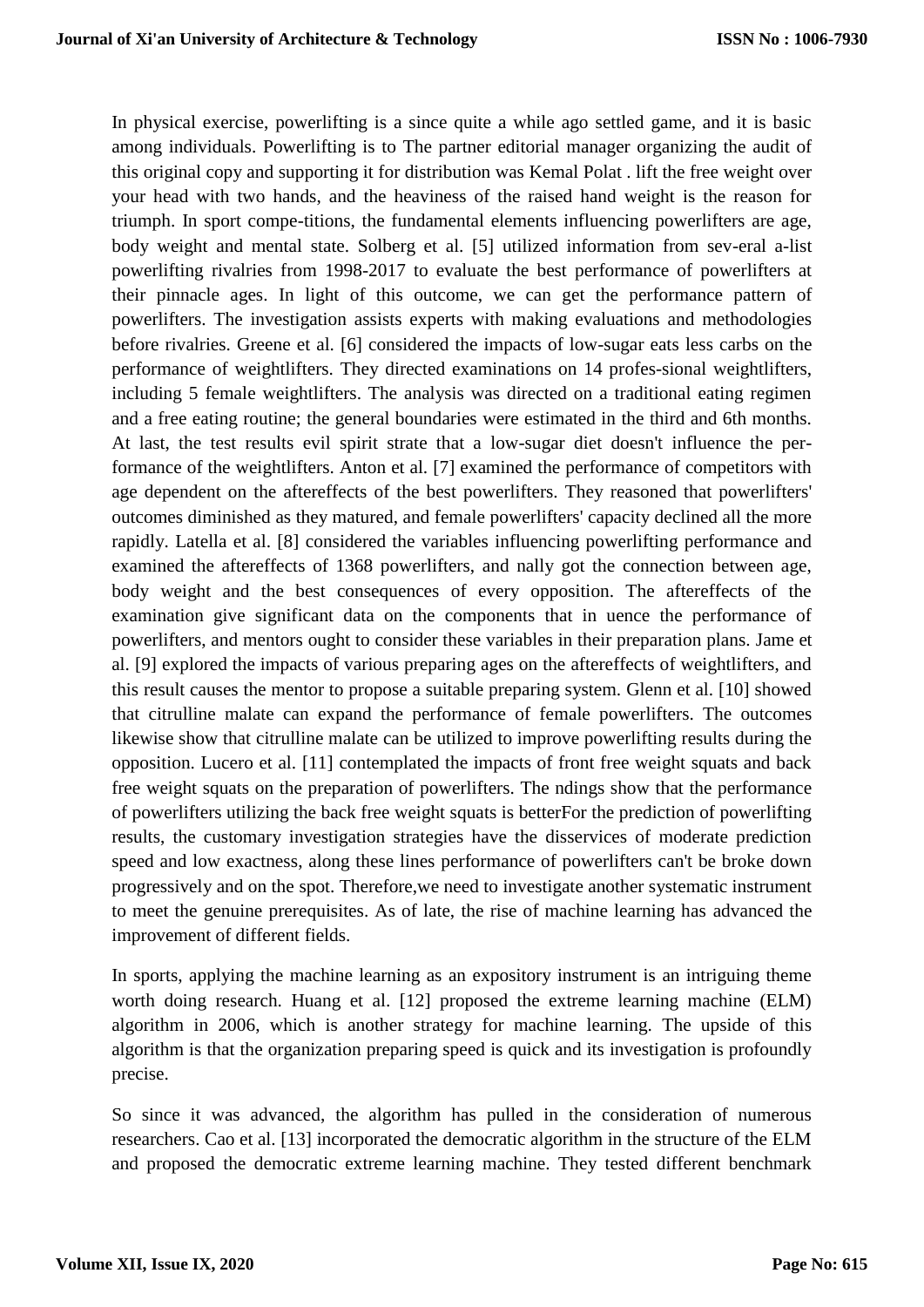datasets and found that the algorithm is better than customary ELM and other famous order algorithms. Zong et al. [14] offered a weighted ELM algorithm dependent on the essential ELM. Notwithstanding holding the upsides of the first ELM, the algorithm can be legitimately applied to multi-grouping undertakings and can handle information with unequal class dispersion. A developmental costsensitive ELM proposed by Zhang et al. [15] explains the cost lattice characterized in cost-touchy learning assignments and accomplishes great outcomes in cost-delicate informational collections, which is around 5-10% superior to the first ELM. Luo et al. [16] recommended an improved stacked extreme learning machine algorithm dependent on the stacked extreme learning machine (S-ELM) [17]. They supplanted the foremost part investigation in the S-ELM structure with the correntropyenhanced fleeting head segment examination. The viability of the technique is checked by explores different avenues regarding various benchmark informational collections.

In view of the attributes of powerlifting, this paper investigates the age, body weight and best performance of female powerlifters and investigates the connection between them. As per these investigations, consolidate with the machine learning technique, we set up a powerlifting results prediction model, and use MATLAB programming to reenact and confirm the exactness of the strategy.

# II. RELATED WORK:

At this moment, use benchmark educational lists to test the introduction of the proposed calculations. To survey the introduction of the two calculations, we combine the particle swarm headway (PSO) with the AF-DELM compose, and contrast the proposed calculations and the PSO-AF-DELM, the change unprecedented learning machine (AT-ELM) and the two covered layer ludicrous learning machine (T-ELM) calculations. In the preliminaries, we select the multitude size of DG-AF-DELM and PSO-AF-DELM are S D 50, the most extreme number of cycles tmax D 50, and the amount of covered layer centers for all calculations is 30.We reiterated the preliminary on numerous occasions and showed up at the midpoint of the results as the outcome.

## III. EXISTING SYSTEM:

In physical exercise, powerlifting is a since a long time back settled game, and it is ordinary among people. Powerlifting is to in physical exercise, powerlifting is a since a long time back settled game, and it is outstandingly essential among people. Powerlifting is to Latella et al. pondered the factors impacting powerlifting execution and dismembered the eventual outcomes of 1368 powerlifters, finally got the association between age, body weight and the best results of each challenge. The outcomes of the assessment give critical information on the components that impact the introduction of powerlifters, and tutors should consider these components in their readiness plans. Jame et al. investigated the effects of different getting ready ages on the outcomes of weightlifters, and this outcome urges the tutor to propose a legitimate planning method. Glenn et al. shown that citrulline malate can manufacture the display of female powerlifters. The results also show that citrulline malate can be used to improve powerlifting results during the test. Lucero et al. analyzed the effects of front hand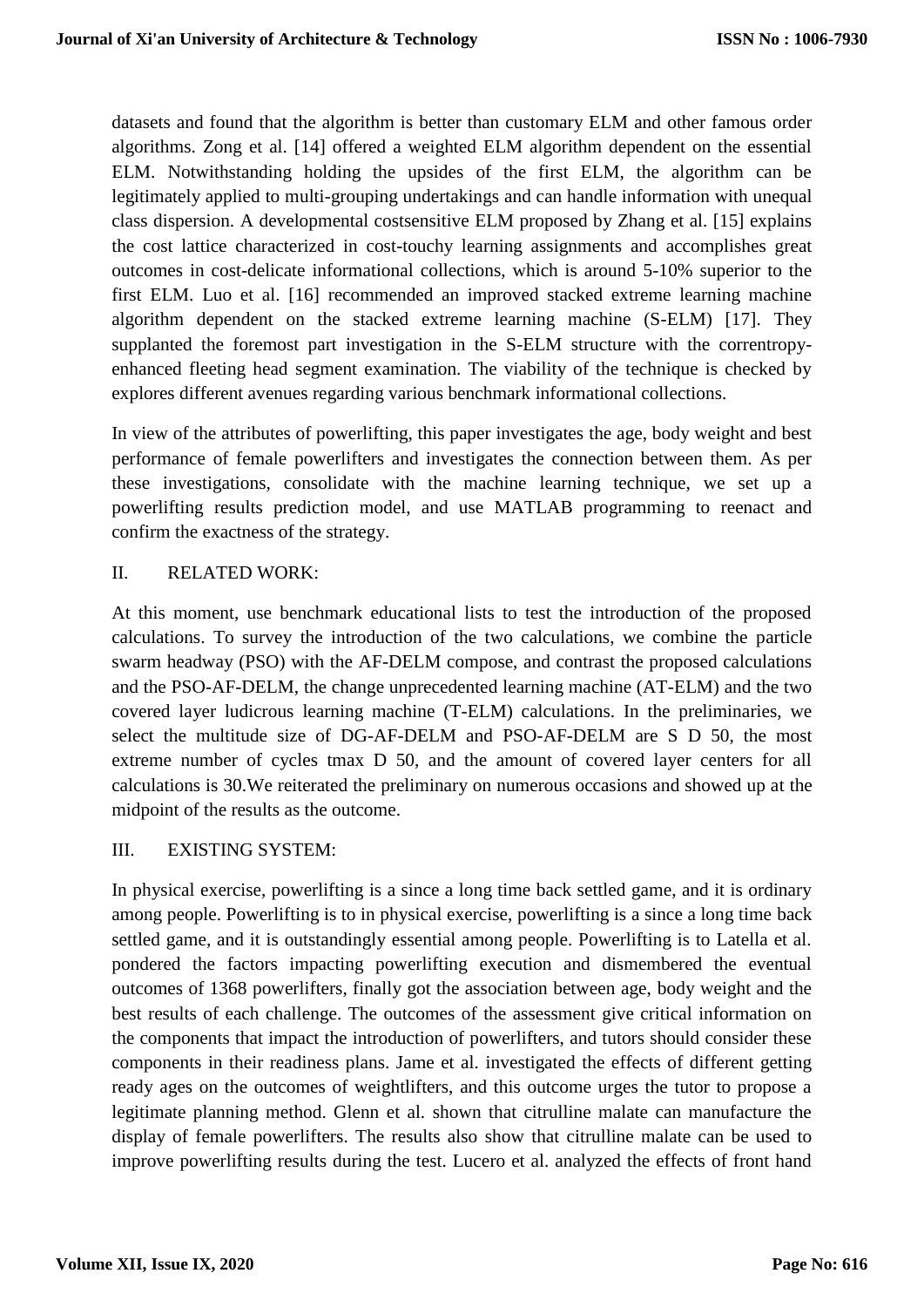weight squats and back free weight squats on the planning of powerlifters. The disclosures show that the display of powerlifters using the back free weight squats is better.

Disadvantages: For the desire for powerlifting results, the standard examination strategies have the downsides of moderate conjecture speed and low precision, thus execution of powerlifters can't be inspected persistently and on the spot.

## IV. PROPOSED SYSTEM:

Taking into account the characteristics of powerlifting, researches the age, body weight and best execution of female powerlifters and explores the association between them. According to these examinations, get together with the AI technique, Based on the primary ELM theory, various researchers have improved the ELM orchestrate structure to achieve better application results. Among them, the twofold layer ELM is a piece of ELM speculation improvement, and various exploratory results show that their procedures can accomplish favored course of action or gauge exactness over the primary ELM. Considering these investigation works, we propose another twofold layer ELM calculation. Since the calculation incorporates another commencement work, we consider this calculation another institution work wofold layer silly learning machine (AF-DELM).



Fig. 1: AF-DELM Network Structure

The benefit of this calculation is that the system preparing speed is exceptionally quick and its investigation is profoundly precise.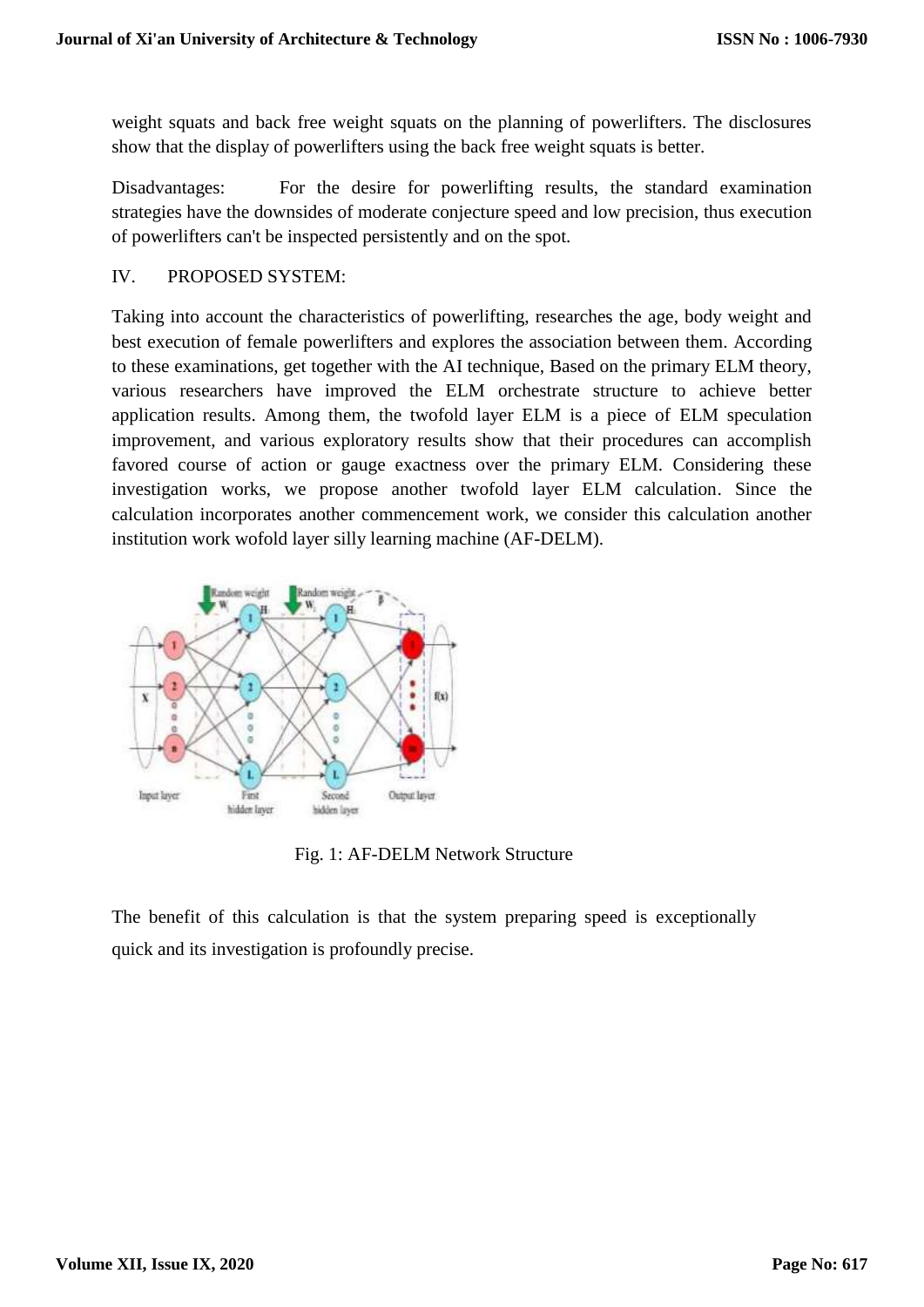

**fIGURE 2.** DG-AF-DELM networks structure.

The loads and inclination of the two concealed layers of theAF-DELM algorithm are haphazardly produced. This irregular boundary doesn't ensure that the organization yield is ideal. Along these lines, this paper utilizes the DW-GSA algorithm to search for the loads and predisposition of AF-DELM, and locate the ideal worth. In view of the above examination, this algorithm can be called is DG-AF-DELM. The usage cycle of the algorithm is appeared in Figure 2

FEMALE POWERLIFTER'S PERFORMANCE PREDICTION MODEL

In light of the AF-DELM and DG-AF-DELM algorithms, we build up the best performance prediction models. The contribution to these models incorporates 5 highlights: best squat, best seat, ages, weight class, and body weight, the yield is the best deadlift. Figure shows the impact of the quantity of concealed layer hubs on the performance of every algorithm.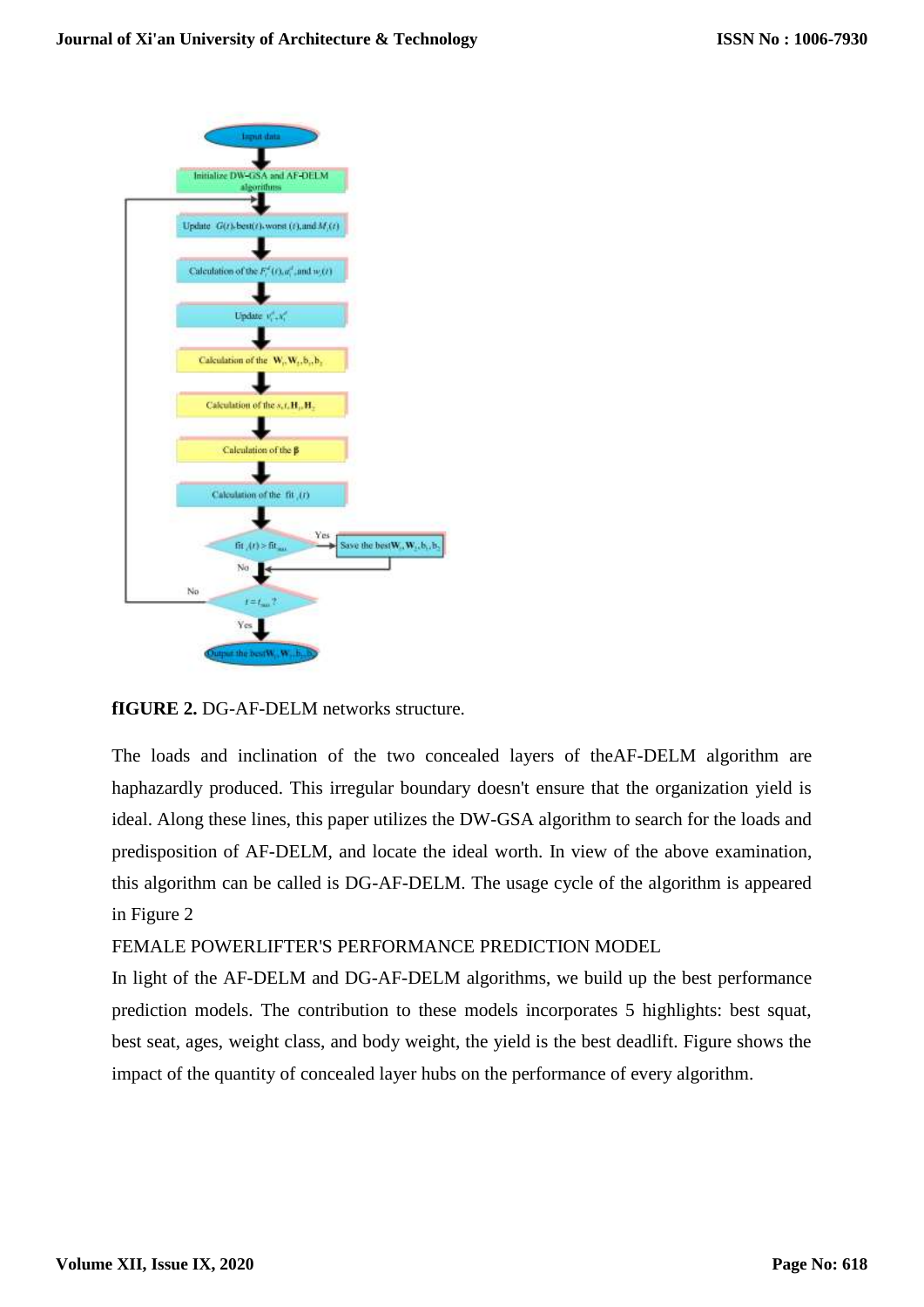

FIGURE 3. Comparison of c stability between DG-AF-DELM andPSO-AF-DELM. (a) Bodyfat, (b) Pyrim, and (c) Triazines.

## **CONCLUSION:**

Female powerlifters' performance is fluctuated at various ages and body loads, and there is a huge connection between them. Consequently, how to set up this relationship model in arithmetic is an extremely intriguing issue. In this investigation, we proposed the DG-AF-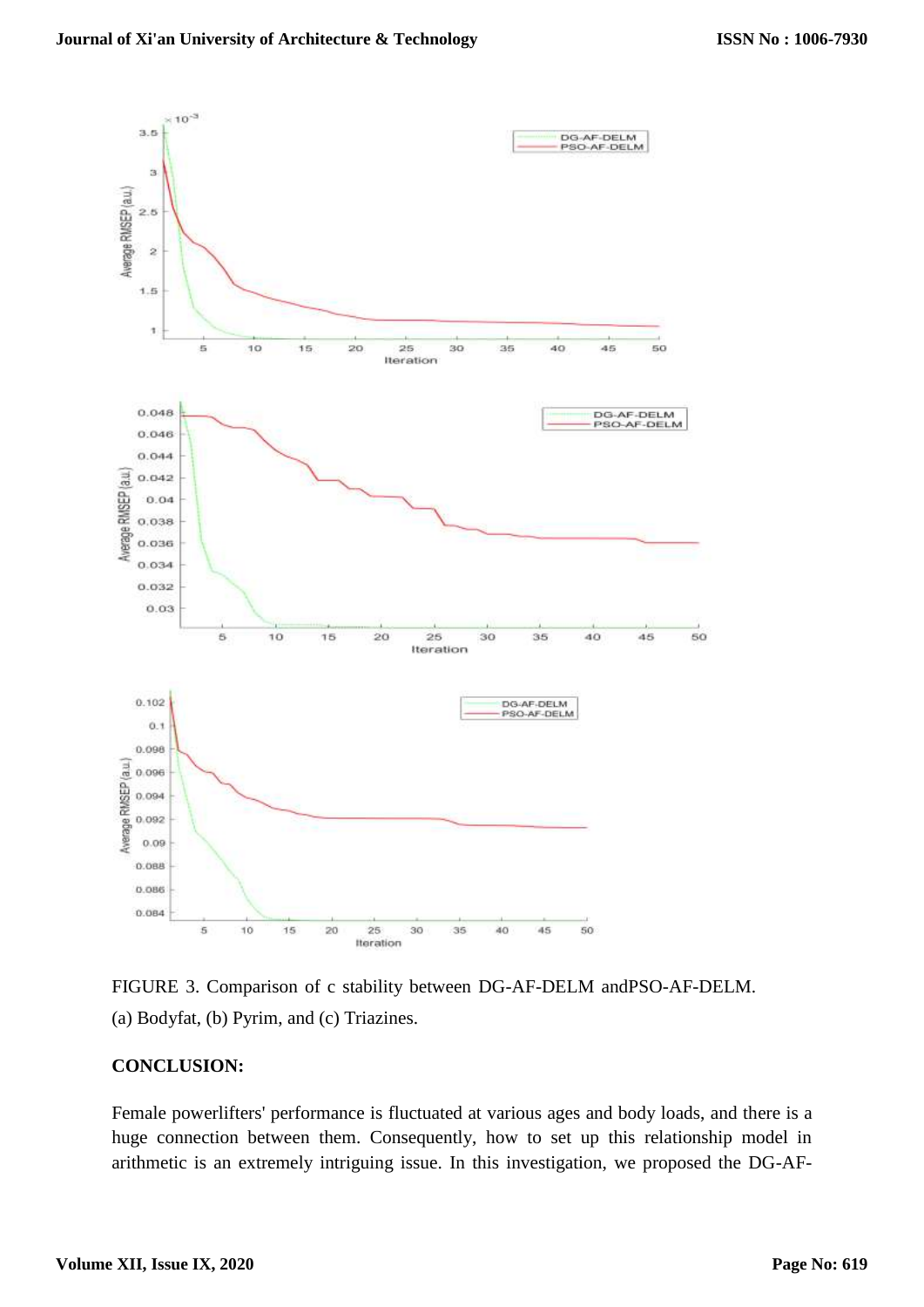DELM and AF-DELM algorithms and utilized them to develop prediction model for the best performance of powerlifters. The outcomes show that our technique can successfully anticipate the performance of female powerlifters. This strategy gives a compelling prediction assistant apparatus for powerlifting rivalries .

# **REFERENCES**

[1] L. Bherer, ''Cognitive plasticity in older adults: Effects of cognitive train-ing and physical exercise,'' Ann. New York Acad. Sci., vol. 1337, no. 1, pp. 1 6, 2015.

[2] M. Ploughman, ''Exercise is brain food: The effects of physical activity on cognitive function,'' Develop. Neurorehabil., vol. 11, no. 3, pp. 236 240, 2008.

[3] E. Marzetti, R. Calvani, M. Tosato, M. Cesari, M. Di Bari, A. Cherubini, M. Broccatelli, G. Savera, M. D'Elia, M. Pahor, R. Bernabei, and F. Landi, ''Physical activity and exercise as countermeasures to physical frailty and sarcopenia,'' Aging Clin. Exp. Res., vol. 29, no. 1, pp. 35 42, 2017.

[4] World Health Organization. Accessed: Jul. 10, 2019. [Online]. Available: https://www.who.int

[5] P. A. Solberg, W. G. Hopkins, G. Paulsen, and T. A. Haugen, ''Peak age and performance progression in world-class weightlifting and pow-erlifting athletes,'' Int. J. Sports Physiol. Perform., pp. 1 24, 2019. doi: 10.1123/ijspp.2019-0093.

[6] D. A. Greene, B. J. Varley, T. B. Hartwig, P. Chapman, and M. Rigney, ''A lowcarbohydrate ketogenic diet reduces body mass without compro-mising performance in powerlifting and olympic weightlifting athletes,'' J. Strength Conditioning Res., vol. 32, no. 12, pp. 3373 3382, 2018.

[7] M. M. Anton, W. W. Spirduso, and H. Tanaka, "Age-related declines in anaerobic muscular performance: Weightlifting and powerlifting,'' Med. Sci. Sports Exercise, vol. 36, no. 1, pp. 143 147, 2004.

[8] C. Latella, D. Van den Hoek, and W.-P. Teo, ''Factors affecting powerlift-ing performance: An analysis of age- and weight-based determinants of relative strength,'' Int. J. Perform. Anal. Sport, vol. 18, no. 4, pp. 532 544, 2018.

[9] L. P. James, P. Comfort, T. J. Suchomel, V. G. Kelly, E. M. Beckman, and G. G. Haff, ''The impact of power clean ability and training age on adaptations to weightliftingstyle training,'' J. Strength Conditioning Res., to be published.

[10] J. M. Glenn, M. Gray, L. N. Wethington, M. S. Stone, R. W. Stewart, and N. E. Moyen, ''Acute citrulline malate supplementation improves upper- and lower-body submaximal weightlifting exercise performance in resistance-trained females,'' Eur. J. Nutrition, vol. 56, no. 2, pp. 775 784, 2017.